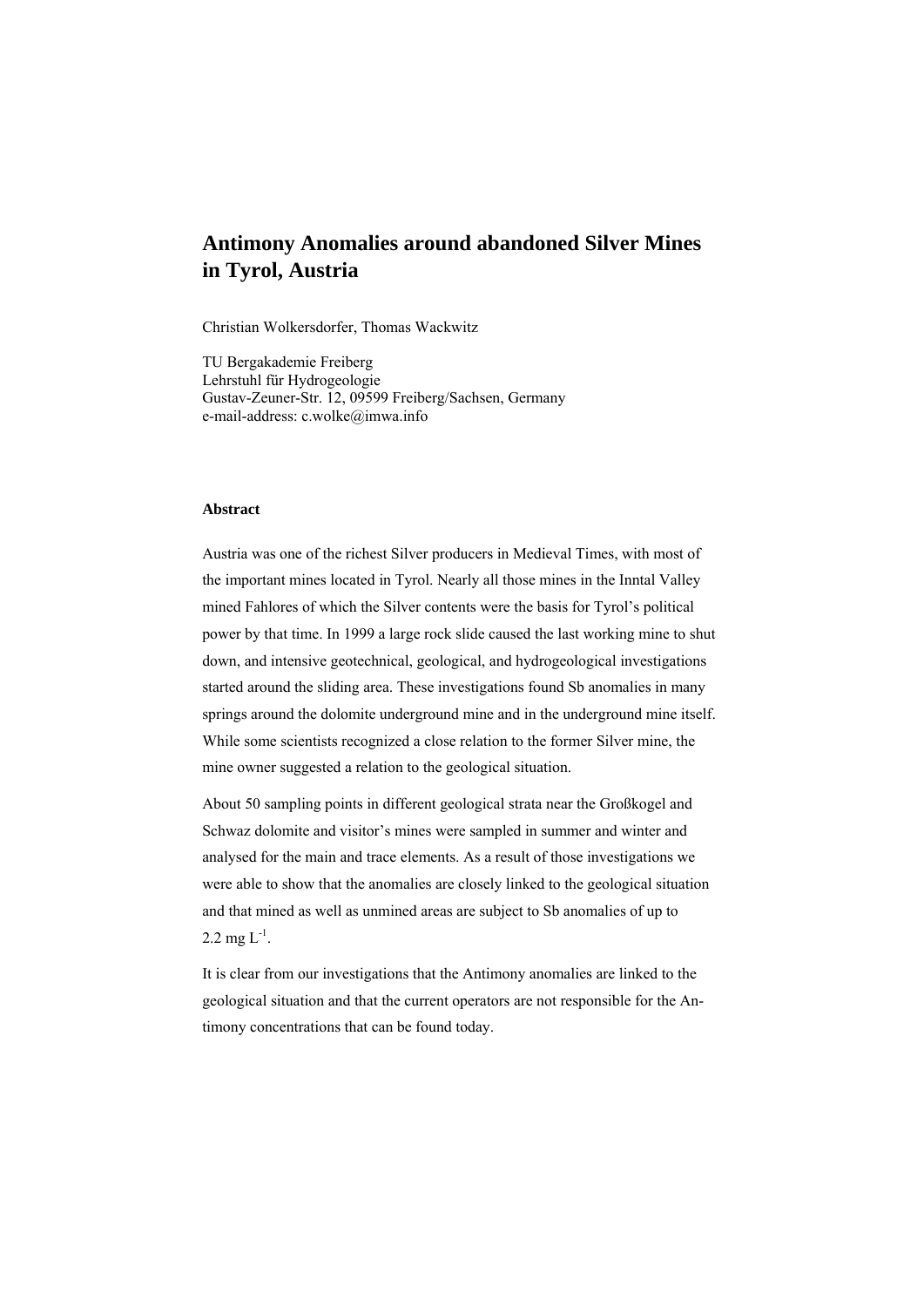## **1 Introduction**

#### **1.1 Locations and Mining History**

One of the most important Austrian silver production regions in medieval and early modern times was Tyrol. Between Schwaz and Brixlegg, both located in the Inntal valley north-east of Innsbruck, numerous silver mines existed that mined silver-bearing fahlore (Fig.1). Both Tyrol's political power and the economical power of the Augsburg Fugger family are due to the silver mined in the region. The investigations described here concentrated on the Schwaz and the St. Gertraudi mining districts, covering an area of 10 km² and 5 km² respectively. Originally the investigations were carried out to conduct mine water tracer tests in the Georgi-Unterbau mine south-east of Brixlegg, but after identifying the antimony anomalies, they were extended to cover the Schwaz area as well.

Two main adits were used to dewater the mined areas of St. Gertraudi and Schwaz: the Georgi-Unterbau adit and the Wilhelm-Erbstollen adit. Those to adits were the basis for the underground sampling described here.

Mining in the Schwaz area dates back to Bronze Age times (Rieser and Schrat-



Fig. 1: Location of the mining and investigation areas of Schwaz (left) and Großkogel (right) in central Tyrol, Austria. Mining symbols mark the entrances to the two main dewatering adits.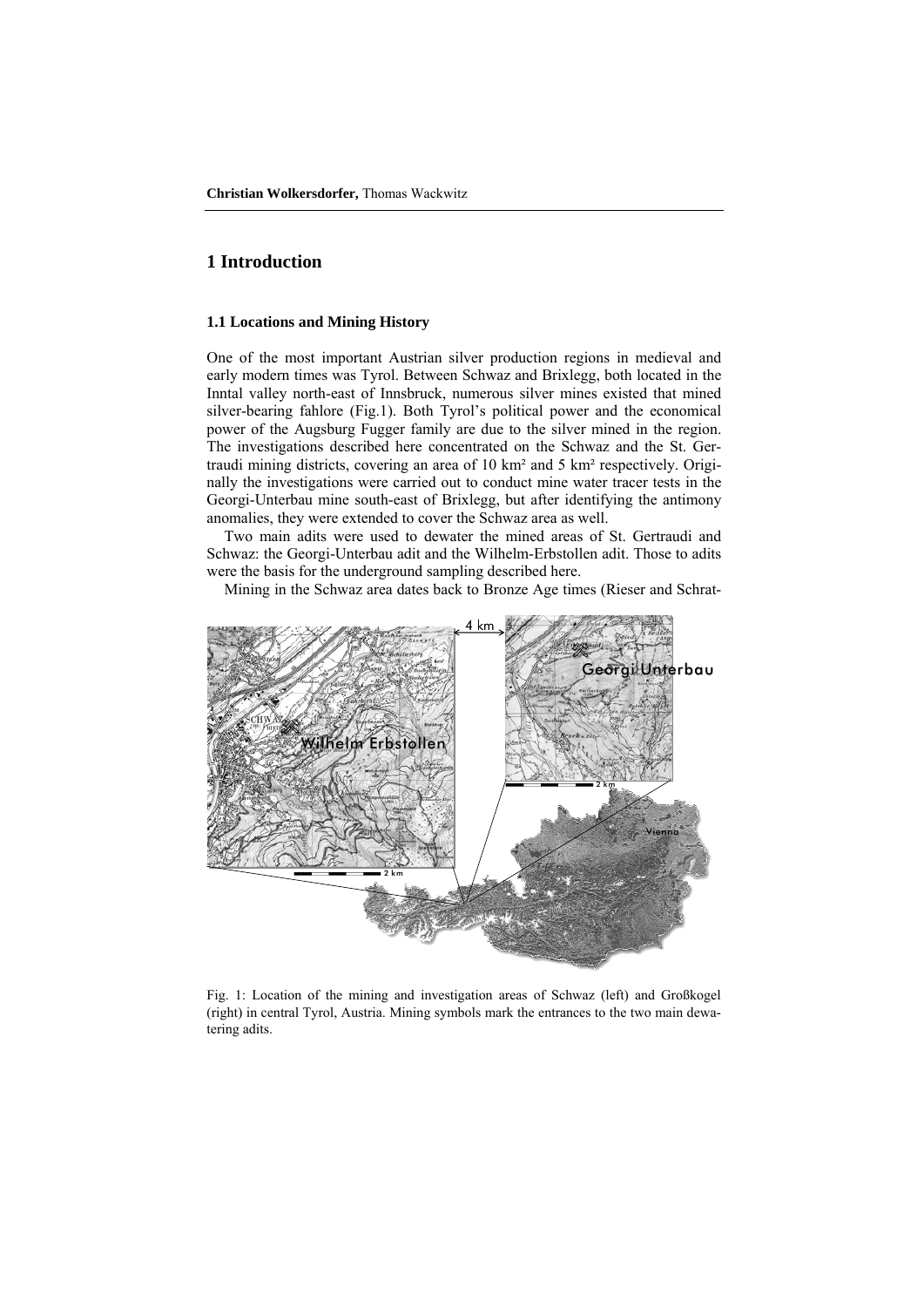tenthaler 2002) and started again in the  $13<sup>th</sup>$  century (Hanneberg and Schuster 1994; Palme et al. 2002). By far the most important mining area was the Falkenstein mining area limited by the Bucher Bach in the east and the Lahnbach in the west. Details about the mining in the surroundings of Brixlegg can already be found in a goods list from the year 1416. Many miners from Bohemia, Saxony and other Central European mining regions came to the Inn valley, attracted by the message of rich silver findings. In 1427 Duke Friedrich released a mining order for Schwaz to regulate the pit lending and the operational procedures. The freedom of mining promoted the prosperity of the mining area. Twenty-six pits were working at the Falkenstein before the year 1460, and within the years to 1499 another 231 mining leases were awarded. Because of this development more than 10,000 miners were employed in over 1,000 galleries and Schwaz became the most important silver mining area in Europe. Thus, the Falkenstein mines achieving the highest production with a peak of 15.7 t of fine silver in 1523. Due to mismanagement and the increasing import of silver from the Americas, silver mining in the Schwaz area ended in the late 17<sup>th</sup> century.

As a result of exploration in the Schwaz area, in 1873 the Wilhelm Erbstollen was driven to undermine the Falkenstein area. Rich fahlores were found in the Krummörter pit, but ore mining ceased in 1957. Since then the Montanwerke Brixlegg AG mined high quality dolomite until a mountain collapse caused the mines closure by the authorities in 1999.

In 1887 the miners started to drive the Georgi-Unterbau at St. Gertraudi, which opened up rich fahlore and barite resources. Starting in 1900, a 100 m deep two compartment blind shaft was sunk, connecting the 20, 40, 70 and 100 m main levels and the 10, 75 and 80 m sublevels (Pirkl 1961; Mutschlechner 1984; Krischker 1990; Hanneberg and Schuster 1994) as well as the 14-Nothelfer pit and the Barbara pit with each other. It was partially to fully flooded during the 1950's (Hießleitner 1951; Schmidegg 1953) and pumped out again in 1984 and 1988 for ore prospecting (Krischker 1990). Since 1990 the blind shaft has been flooded and therefore stationary hydraulic conditions exist.

### **1.2 Geological situation**

Most parts of the mines are within the Devonian Schwaz Dolostone (*Schwazer Dolomit*) of the Northern Tyrol Greywacke area (*Nordtiroler Grauwackenzone*). Typically, the Schwaz Dolostone is a very hard, light white to light grey dolostone, being highly brecciated and fissured in the area investigated. The dolostone hosts silver and mercury bearing fahlores (there under Schwazite) as well as barite, the mineralisation being bound, but not restricted, to the breccia zones (Pirkl 1961; Wöbking 1982). Grundmann and Martinek (1994), Schnorrer (1994) and Schnorrer (1996) describe 20 ore minerals being characteristic for the Schwaz Dolostone and a total of over 132 minerals for the Schwaz-Brixlegg area, there under REE minerals. According to Arlt and Diamond (1998), who investigated fahlores of the Schwaz-Brixlegg mining area, the fahlores of the Georgi-Unterbau comprise of 41% Cu; 0.5% Ag; 2% Fe; 5% Zn; 0.7% Hg; 0.02% Mn; 16% Sb; 9%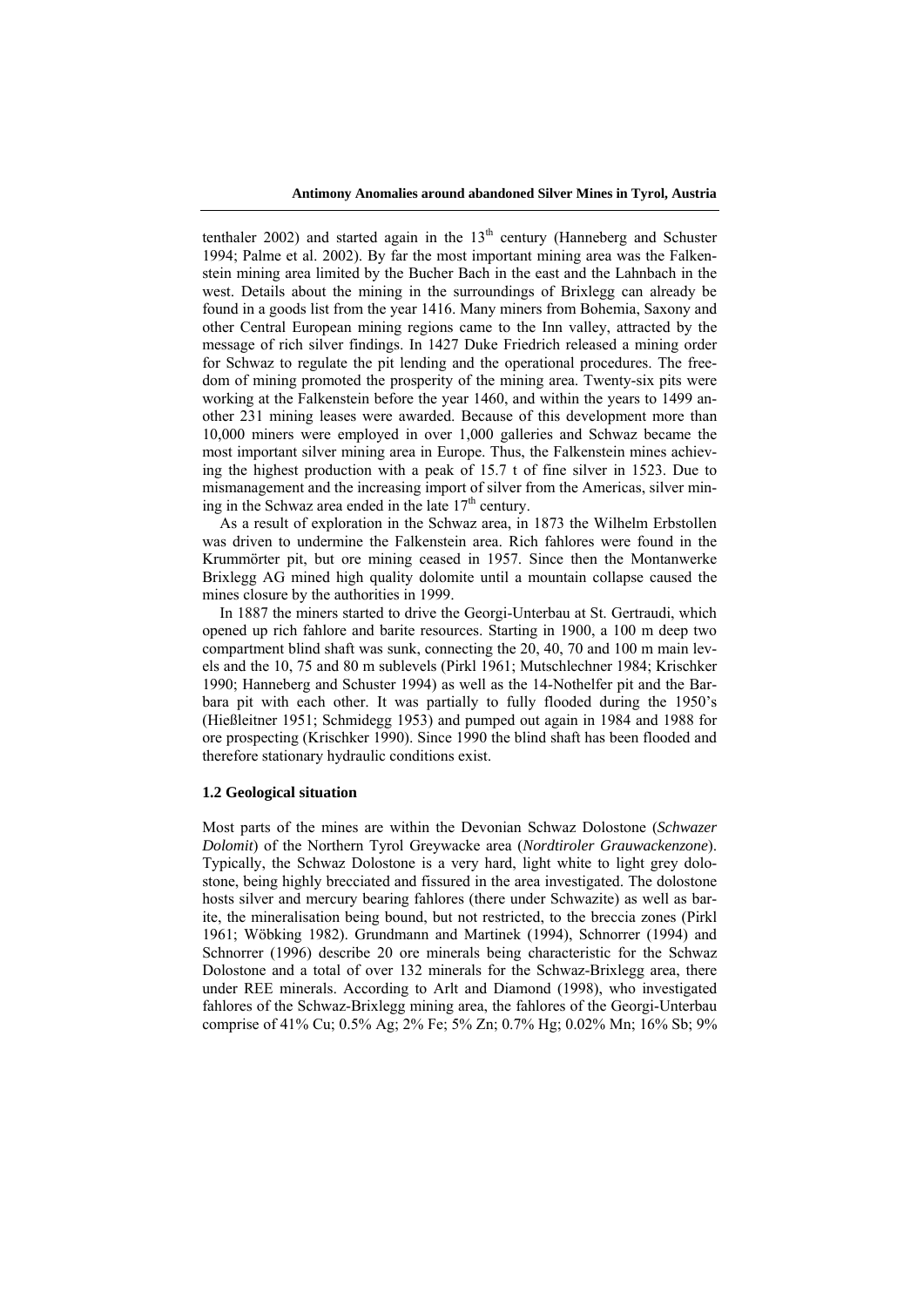As; and 26% S. Unfortunately, no data on REE concentrations in the rocks of the Greywacke and their interpretation can be found in the literature.

A first physico-chemical investigation of the flooded blind shaft was conducted in December 2000. In addition to temperature and salinity measurements water samples were taken to be analysed on site and in the laboratory. Further investigations, including two tracer tests with 15 µm microspheres and Na-fluorescein, were conducted in August 2001 and February 2002 (Wolkersdorfer et al. 2002; Wolkersdorfer 2002).

#### **1.3 Eiblschrofen Rock Slide**

On July  $10^{th}$  1999 a large rock slide occurred at the Eiblschrofen above the city of Schwaz. Several hundred inhabitants had to be evacuated and the Schwaz dolomite mine (run by Montanwerke Brixlegg AG) as well as the Schwaz visitor mine (run by Silberbergwerk Schwaz Besucherführungsgesellschaft m.b.H.) had to be closed immediately (Weber and Schneider 2000). The visitor mine subsequently re-opened, but the dolomite mine is still closed as a result of missing authority permissions.

As a result of the rock slide intensive investigations, including the hydrogeological situation, were initiated. Those investigations showed unusually high antimony concentrations in the surface and mine waters of the Schwaz mining area (Millen 2003). It was assumed by the authorities that these anomalies were a result of the current mining operations. Therefore the dolomite mine operator initiated a hydrogeological sampling programme to investigate the natural antimony background of the Schwaz and the Großkogel mining areas.

The aim of those hydrogeological investigations was to find relationships between the lithology and antimony anomalies, the aerial distribution of the antimony concentrations and potential remediation methods for the mine water. Furthermore, it was hoped that it could be shown whether there was a potential anthropogenic cause for the anomalies.

### **2 Investigations**

A total of 138 water samples from the Großkogel and the Schwaz mining areas were used for the investigations described here. 98 samples were collected by the authors, 21 are cited by Weber and Schneider (2000) and 19 samples were added by the Montanwerke Brixlegg AG. Details of the sampling procedure can only be given for the 98 samples collected by the authors. They were collected from 29 sampling points in the Schwaz area and 19 from the Großkogel area, there under 27 surface and 21 underground sampling points. All sampling points were chosen to represent the main rock types outcropping at the Großkogel and around Schwaz at the surface and the main underground workings in the Großkogel barite and the Schwaz dolostone mines. Furthermore, depth dependent antimony profiles were measured in the 100 m deep Georgi Unterbau shaft.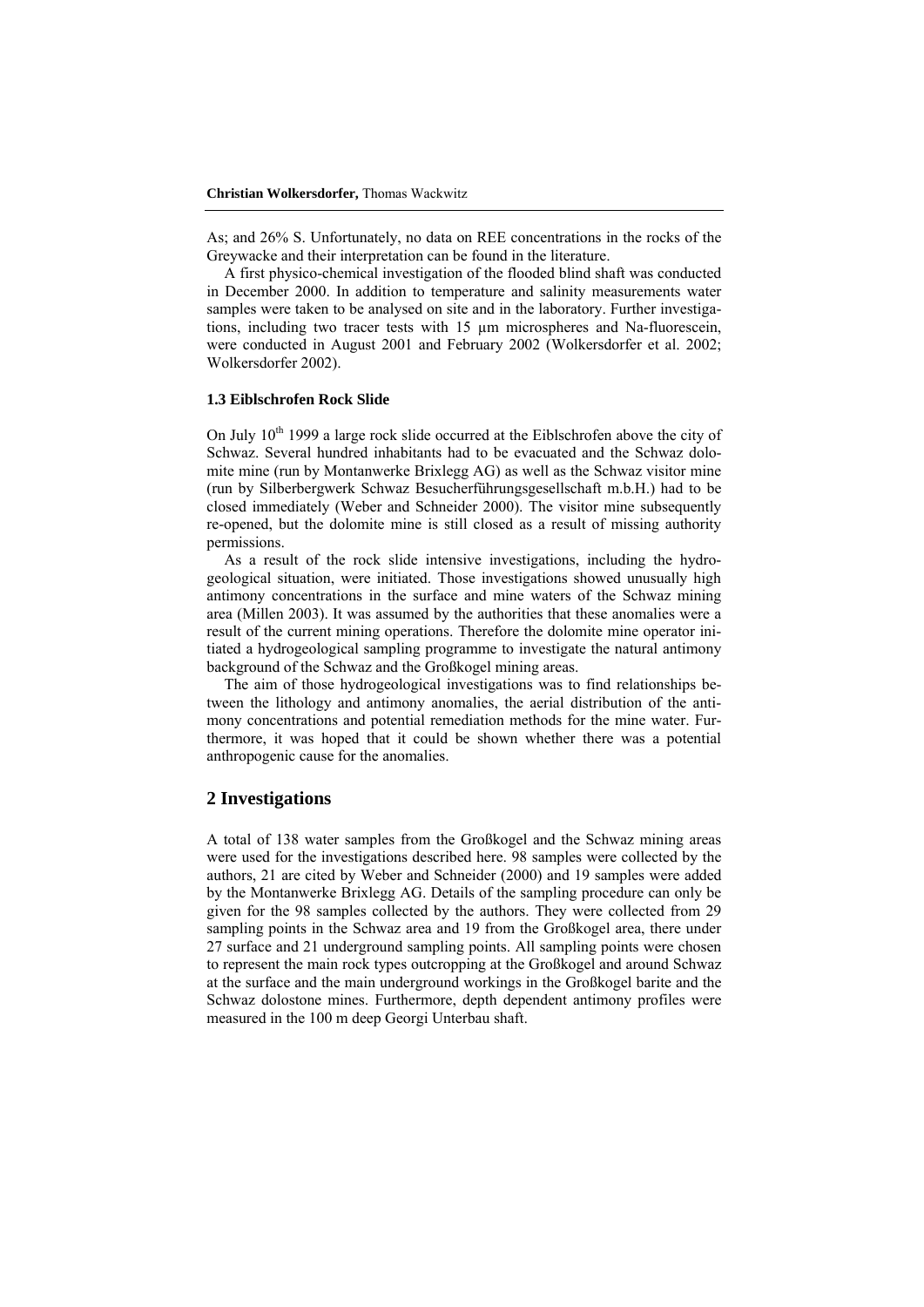All samples were filtered on-site with a 0.45 µm cellulose acetate filter and decanted into 500 mL bottles for the main ions and 50 mL bottles for the trace elements, the latter being acidified for stabilisation. All bottles were labelled with the sample number, the date, and the sampling point and stored in a cold and cool place thereafter. On site the pH, conductivity, temperature, redox-potential, oxygen-content, acidity (base capacity  $k_B$  8.2), alkalinity (acid capacity  $k_S$  4.3), and the iron concentrations (ferric and ferrous) were measured. Oxygen was measured with a WTW (Wissenschaftlich Technische Werke, Weinheim/Germany) oxygen sensor, iron with a Hach DR890 field photometer (Hach Company, Loveland CO/USA), and all other parameters with an Ultrameter 6P (MYRON L Company, Karlsbad/USA).

Main ions (Li, Na, K, Ca, Mg, Cl, NO<sub>3</sub>, SO<sub>4</sub>) were measured by ion chromatography with a D6000 of Merck-HITACHI, trace elements (Ag, As, Au, Ba, Bi, Cd, Co, Cs, Cu, Hg, Mn, Mo, Ni, Pb, Pd, Rb, Sb, Sc, Se, Sn, Sr, U, W, Zn) with the ICP-MS of the Fakultät Forst, Geo- und Hydrowissenschaften (Tharandt; Dresden University). Fluoride was measured with ion selective probes F500 (WTW Weinheim) and reference electrode SE 20/EB (Sensortechnik Meinsberg) as well as probe 94-09 (Orion, Boston, USA; with reference electrode included).

To compare the reliability of the low antimony concentrations in the river Inn, the relevant samples were also measured by neutron activation analyses (Freiberg Institute for Archeometry, Prof. E. Pernicka).

Using these results, statistical (SPSS) and chemico-thermodynamical (PHREEQC) investigations were carried out to interpret the data obtained. In addition an extensive literature review was conducted, which showed that antimony anomalies in mine and surface water had not previously been of concern.

### **3 Results**

European and Austrian regulations require an antimony content of 5  $\mu$ g L<sup>-1</sup> in drinking water (EU 98/83; TWV BGBl 304/2001). No regulations exist for surface waters, but the German Länderarbeitsgemeinschaft Wasser (LAWA) published a list of antimony values which require inspection or action when exceeded in groundwaters (Länderarbeitsgemeinschaft Wasser [LAWA] 1994). Thereafter, inspections are necessary if the antimony concentrations exceed  $2-10 \mu g L^{-1}$  and remediation actions are required if  $20-60 \mu g L^{-1}$  are exceeded.

According to investigations conducted by the Austrian Environment Agency (Philippitsch and Grath 2003), antimony in Austrian karst waters has a mean of  $0.2 \text{ u}^2$  L<sup>-1</sup> and a maximum of 0.7 ug L<sup>-1</sup> ( $n = 50$ ). Drinking waters in Austria are regularly below the drinking water standards. This complies with other investigations, which have shown that surface water concentrations range between  $\leq 0.05$ and 0.08  $\mu$ g L<sup>-1</sup>, ground water between < 0.02 and 1.33  $\mu$ g L<sup>-1</sup> and mine waters between  $\leq 0.1$  and 250 µg L<sup>-1</sup> (Mattheß 1994; Merkel and Sperling 1998). Extreme antimony concentrations were observed in brines or thermal waters, reaching 8– 1,000  $\mu$ g L<sup>-1</sup> (Wedepohl et al. 1969–1978).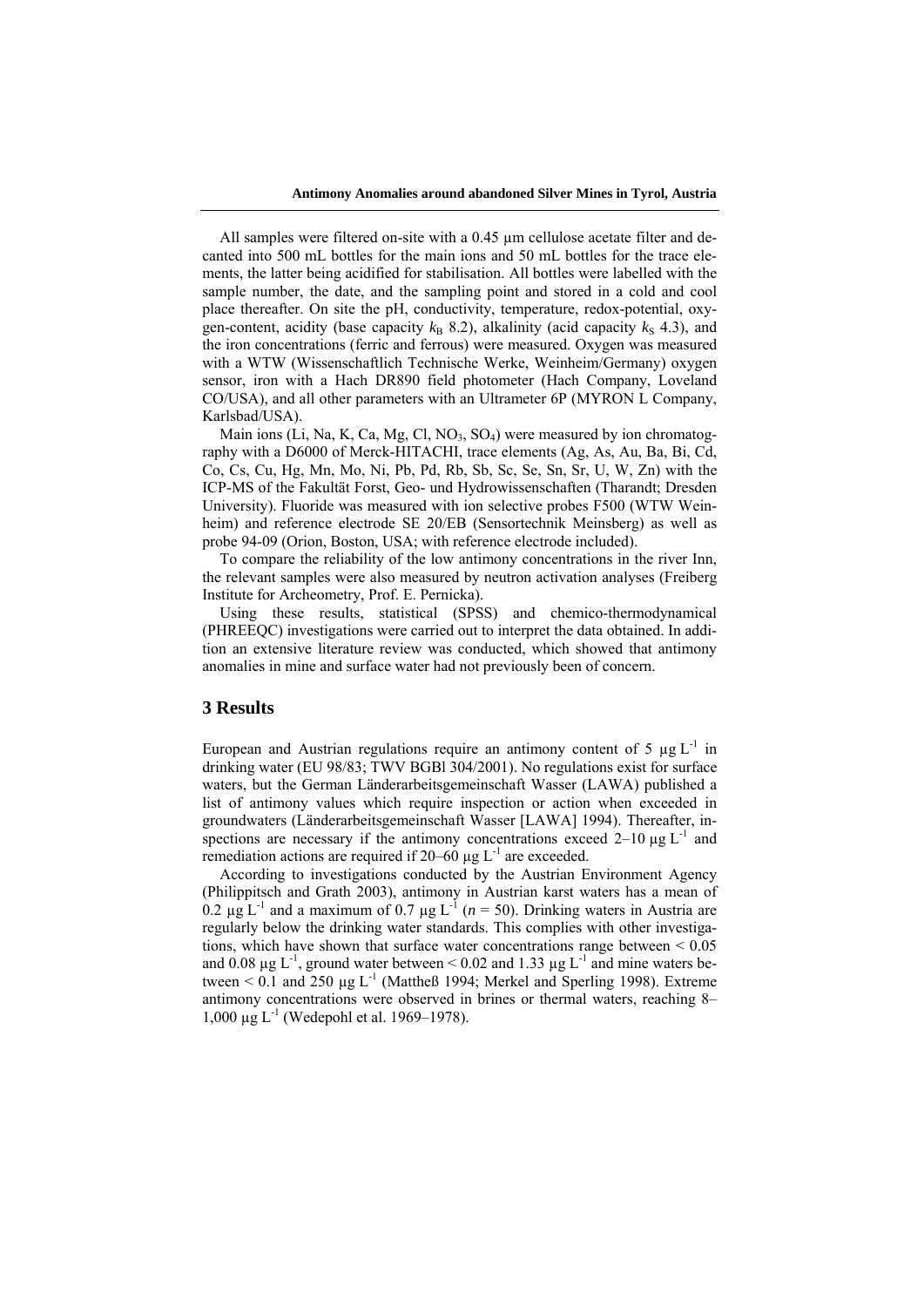

Fig. 2: Hydrogeochemical classification of the analysed surface and mine waters in the PIPER-diagram (explanation in the text).

Both the Schwaz and the Großkogel areas revealed mean and maximum antimony concentrations which are far higher then those reported above (Table 1). Though geologically slightly different, the means and maxima for both areas are very similar (539 and 512  $\mu$ g L<sup>-1</sup>; 1768 and 1758  $\mu$ g L<sup>-1</sup>, respectively). Other sources also report antimony concentrations of up to  $2200 \mu g L^{-1}$ , but no particular information about the sampling procedure is given, therefore those values will not be included in the detailed interpretation (Montanwerke Brixlegg AG; Weber and Schneider 2000).

Hydrogeochemically the surface and ground waters of Schwaz and Kogel are very similar, plotting into the Ca-Mg-HCO<sub>3</sub> and the Mg-Ca-HCO<sub>3</sub> fields (Fig. 2). Only some of the Schwaz mine waters are enriched in sulphate and therefore plot into the Ca-Mg-HCO<sub>3</sub>-SO<sub>4</sub> and Mg-Ca-HCO<sub>3</sub>-SO<sub>4</sub> fields. This can also be seen from Table 1, with the mean Schwaz sulphate concentrations being twice as high as the Kogel values. With principal component analyses the relationship of all parameters analysed were investigated. It could clearly be seen that Cu, Sb, As, and Zn, the main metals in the fahlores, plot into the same field. Ag, Bi, Mn, Pb, Cd, and Hg, and some of the other metals in the fahlore, plot in different areas, because their hydrogeochemical behaviour differs from their behaviour during rock and mineral formation processes. Their relative concentrations in the waters equal those of the fahlores (Fig. 3).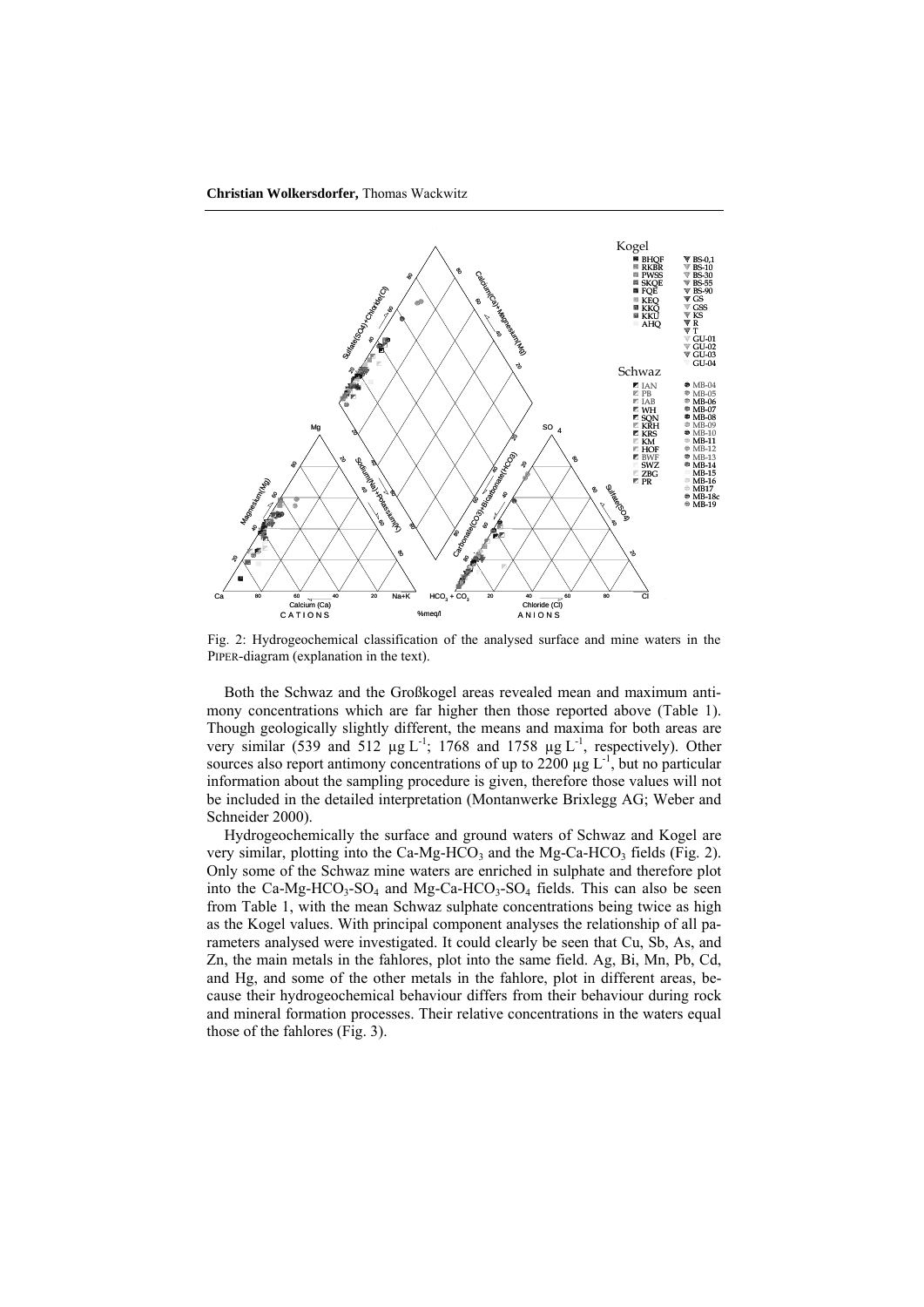

**Antimony Anomalies around abandoned Silver Mines in Tyrol, Austria**

Fig. 3: Box plots of the main heavy and semi-metal concentrations selected in accordance with their abundance in the Schwaz and Kogel fahlores. All concentrations in mmol  $L^{-1}$ ; the small numbers under the elements show the concentration in  $\mu$ g L<sup>-1</sup>.



Fig. 4: Box plots of antimony in relation to the five main lithological units of Schwaz. TWV: standard of Austrian drinking water regulation; LAWA: standard for action.

46 water samples of the Schwaz area could directly be assigned to one of the five rock types outcropping there: Schwaz Dolomite (8 samples); Triassic Buntsandstein (6 samples); Phyllites (18 samples); Triassic Limestones (4 samples) and Quaternary Sediments (2 samples). Only concentrations of the samples from the Quaternary Sediments fell below the Austrian drinking waters standards, while the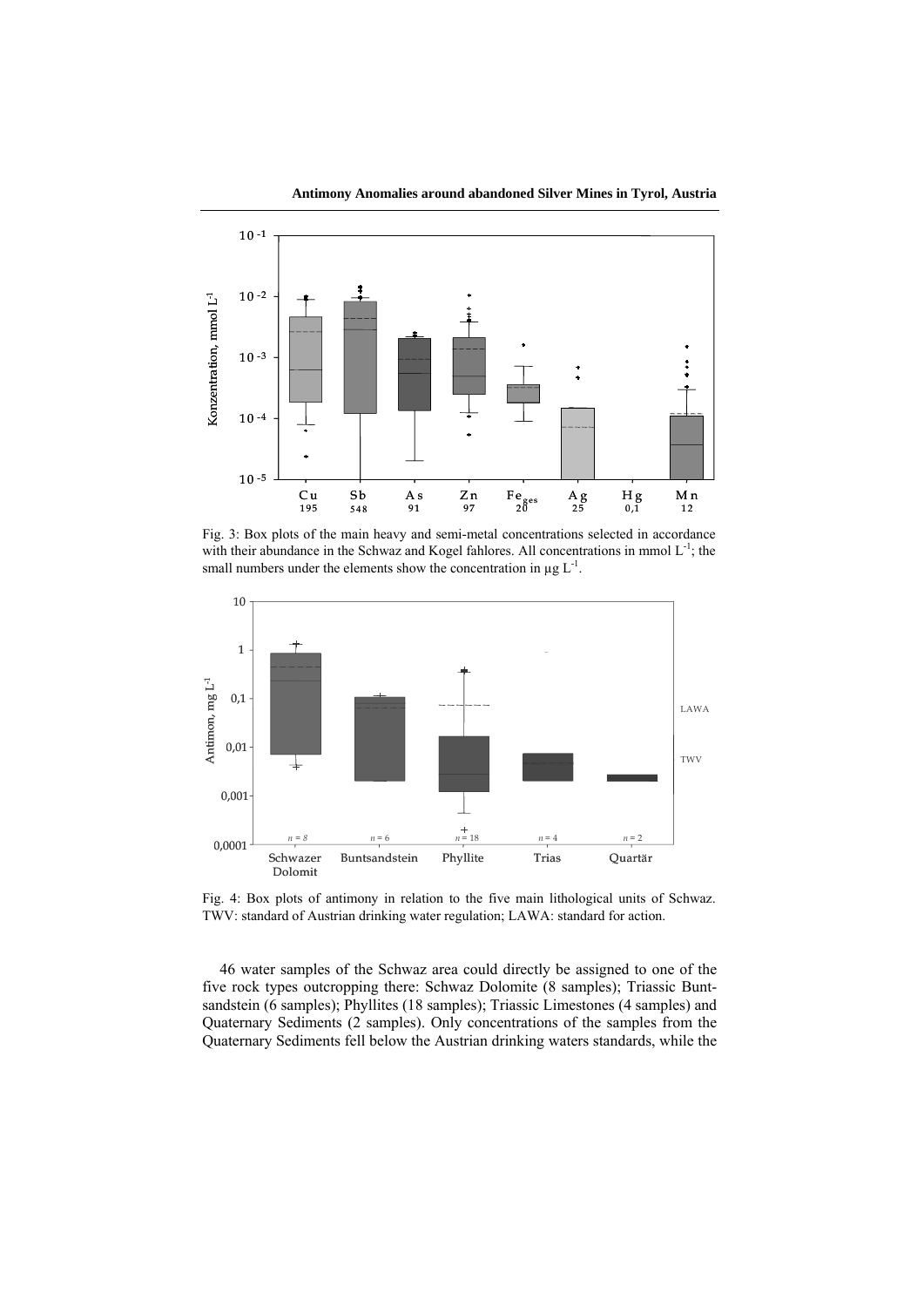samples from the phyllites and the Triassic Limestones were under the German LAWA limits. More than half of the samples taken from the Schwaz Dolomite and the Buntsandstein exceeded the LAWA standard (Fig. 4).

In the mine waters of the Schwaz dolomite mine antimony concentrations above 600  $\mu$ g L<sup>-1</sup> were related to the old workings in the "Abbau I – III", and in the Georgi Unterbau to the flooded shaft. All the other mine waters were below 600  $\mu$ g L<sup>-1</sup>, and in the Georgi Unterbau below 200  $\mu$ g L<sup>-1</sup>. At the dewatering adits of the Wilhelm Erbstollen and the visitor's mine the antimony concentrations were 326  $\mu$ g L<sup>-1</sup> and 185  $\mu$ g L<sup>-1</sup> respectively. More important than the concentrations are the mass loads. At "Abbau III", with the highest antimony concentration, a load of 0.4 kg day<sup>-1</sup> was recorded, and at the dewatering adit of the old workings of the "Messerschmitt Halle" a load of approximately 13 kg day<sup>-1</sup> was measured. For comparison, the Sb loads of the 3 main adits are  $0.2 \text{ kg day}^{-1}$  for the visitor's mine,  $16 \text{ kg}^{-1}$  day for the Wilhelm Erbstollen, and 0.1 kg day<sup>-1</sup> for the Georgi Unterbau.

### **4 Discussion**

It has been shown that the high antimony anomalies are closely linked to the Schwaz Dolomite, which is the host rock for the silver bearing fahlores. To a lesser extent, higher antimony concentrations are associated with the Buntsandstein outcrops at the surface. All the other lithologies investigated may contain local springs with antimony contents exceeding the LAWA standards, although in some cases it was not clear whether the springs might actually arise from abandoned adits now covered by rock debris. Antimony concentrations in waters from the Triassic limestones and the Quaternary Sediments were regularly below the limits of the drinking water regulations.

Within the mine workings, both in the Schwaz and the Kogel cases, high antimony contents are clearly linked to the abandoned mine workings and to the "Abbau III", which was subject to a surface collapse in 1995. In this area, surface water flows through old abandoned mine workings of medieval and Bronze Age times and is therefore enriched in antimony and in sulphate. The new workings in "Abbau IV" had antimony concentrations lower than 200  $\mu$ g L<sup>-1</sup> and the extreme mine water inflows in the Georgi Unterbau away from the flooded shaft also had low antimony concentrations.

It can therefore be concluded that the high antimony concentrations are clearly linked to the Schwaz Dolomite and to the abandoned mine workings which were not the subject of dolomite mining of the Montanwerke Brixlegg AG. Nonetheless, in case of a continuation of the dolomite mining, the operator shall ensure that the contact time between the fahlore bearing dolomite and the mine water is as short as possible. By using flexible pipes at the most dominant water inflows, and foils to protect the excavated material from "drippers", the antimony load might be reduced significantly. In the case of the three dewatering adits it is advisable to use the area owned by the operators for constructing wetlands which may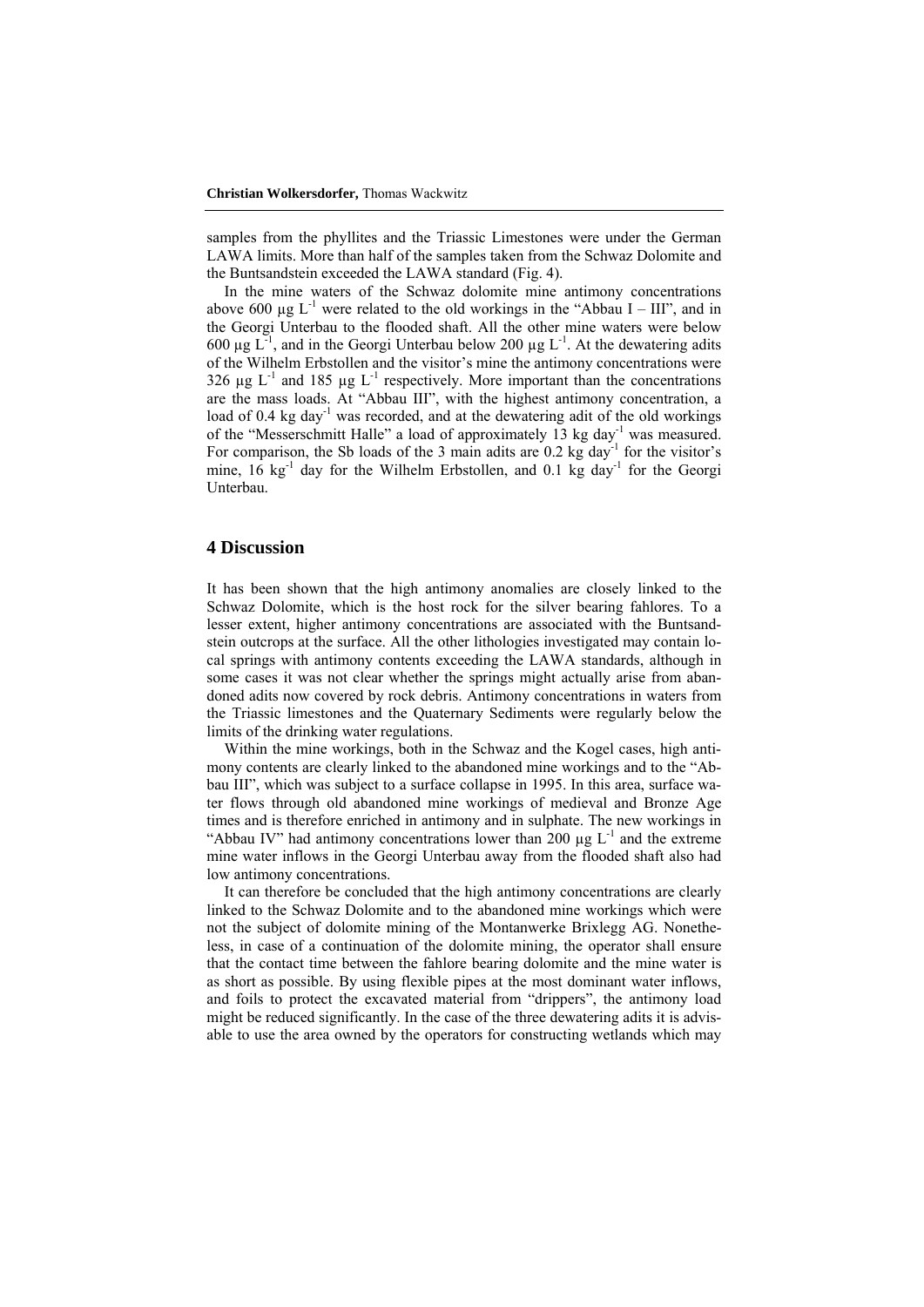**Antimony Anomalies around abandoned Silver Mines in Tyrol, Austria**

|                             | Kogel |       |       |        | Schwaz |       |     |  |
|-----------------------------|-------|-------|-------|--------|--------|-------|-----|--|
| parameter                   | min   | max   | Mean  | min    | max    | mean  | n   |  |
| Temperature; <sup>o</sup> C | 7.5   | 17.2  | 9.2   | 3.4    | 15.2   | 10.5  | 94  |  |
| $pH$ ; $-$                  | 6.9   | 8.4   | 7.8   | 7.3    | 8.9    | 8.0   | 100 |  |
| Conductivity; $\mu$ S/cm    | 230   | 486   | 393   | 66     | 1107   | 407   | 101 |  |
| Redox, mV                   | 320   | 530   | 450   | 270    | 480    | 440   | 80  |  |
| $HCO_3$ ; mg/L              | 131   | 262   | 213   | 46     | 272    | 188   | 60  |  |
| $SO_4^2$ ; mg/L             | 2     | 45    | 29    | 3      | 470    | 67    | 62  |  |
| $Sb$ ; mg/L                 | 0.001 | 1.768 | 0.593 | 0.0002 | .758   | 0.512 | 77  |  |

Tab. 1: Main results of the hydrogeological investigations at the Kogel and Schwaz mining areas. *n*: number of measurements (varies due to sampling conditions).

serve to reduce metal concentrations. Taking into account that arsenic and antimony have a similar chemical behaviour this passive treatment technique for antimony may be an effective remediation measure.

### **Acknowledgements**

We would like to thank the Montanwerke Brixlegg AG, especially Robert Stibich and Eduard Ludescher, for their support and for giving the permission to publish our results. Thanks to "Team 2000" who provided us many interesting information about the mine layout. The following people conducted analyses or helped us to clarify open questions: Ernst Pernička, Peter Gstrein, Leopold Weber, Bernhard Millen, and Johannes Bauer. Last but not least thanks to Katy Unger-Shayesteh and Andrea Hasche. Part of the work was financed by the European Commission R&D project PIRAMID (EVK1-CT-1999-000021).

### **References**

- Arlt T, Diamond L W. 1998. Composition of tetrahedrite-tennantite and "schwazite" in the Schwaz silver mines, North Tyrol, Austria. Mineralogical Magazine; 62(6):801–820.
- Grundmann G, Martinek K-P. 1994. Erzminerale und Gangarten des Bergbaugebietes Schwaz-Brixlegg. Mineralien Magazin, Lapis; 19(7–8):28–40.
- Hanneberg A, Schuster H. 1994. Geschichte des Bergbaus in Schwaz und Brixlegg. Mineralien Magazin, Lapis; 19(7–8):13–21.
- Hießleitner G. 1951. Geologischer Gutachtensbericht über den Schwerspatbergbau Großkogl bei Brixlegg. Unveröffentlichtes Gutachten; Archiv Montanwerke Brixlegg.
- Krischker A G. 1990. Die Baryt-Fahlerz-Lagerstätte St. Gertraudi/Brixlegg. Innsbruck: Unveröff. Dipl.-Arb. Univ. Innsbruck: 206.
- Länderarbeitsgemeinschaft Wasser (LAWA). 1994. Empfehlungen für die Erkundung, Bewertung und Behandlung von Grundwasserschäden. Stuttgart: Länderarbeitsgemeinschaft Wasser: 19.